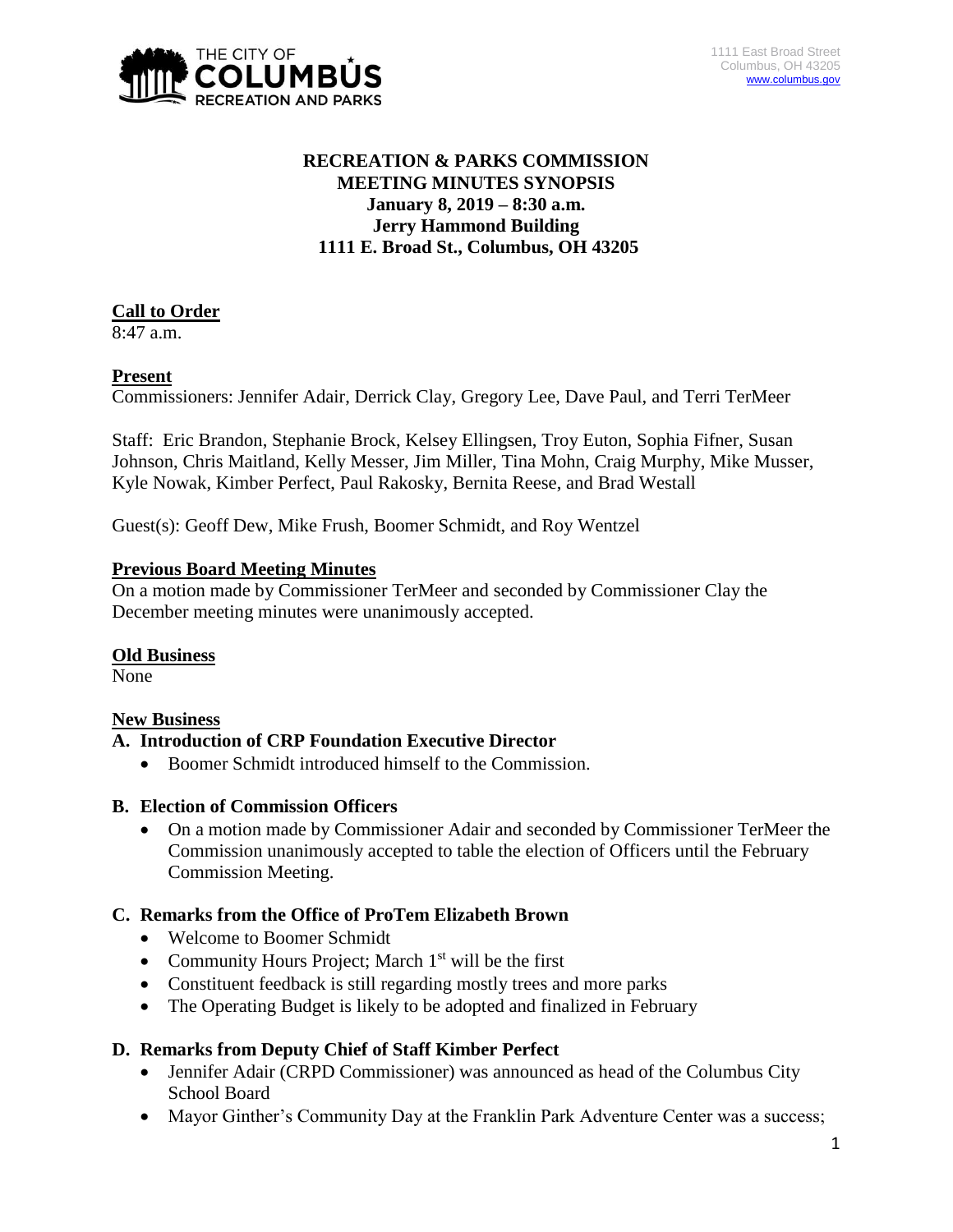

thee Recreation and Parks staff was extremely helpful. Therapeutic Programming was showcased.

- Columbus Pounce is April  $1<sup>st</sup>$ , Census Day
- Mayor Ginther's State of the City is February  $13<sup>th</sup>$  @ 6:00p at West High School

# **CONSENT AGENDA**

# **1. Commission Only (Milo's Catering Concession Contract 2020)**

*Title: To authorize and direct the Director of Recreation and Parks to enter into contract with Milo's Catering for food concessions/catering at Champions Golf Course. This contract is a revenue generating contract for the Golf Division and is for two (2) years: 2020-2021 with an option to renew for two, one (1) year extensions if mutually agreed - 2022 (if exercised, must go through Council at that time for approval). Annual rent payments are 2020-\$18,000.00 plus 10% of gross sales over \$200,000.00 and -\$24,000.00 plus 10% of gross sales over \$300,000.00 for 2021; (if renewed 2022-\$26,000.00 and 2023 \$28,000.00 plus 10% of gross sales over \$300,000.00).*

# **2. Commission Only (Vittorio's Investment Catering Contract 2020)**

*Title: To authorize and direct the Director of Recreation and Parks to enter into contract with Vittorio's Investment, Inc. for food concessions/catering at Mentel Memorial Golf Course. This contract is a revenue generating contract for the Golf Division and is for two (2) years: 2020-2021 with an option to renew for two, one (1) year extensions if mutually agreed - 2022 (if exercised, must go through Council at that time for approval). Annual rent payments are 2020-2021-\$42,000.00 plus 10% of gross sales over \$165,000.00 for 2020 and \$43,000.00 plus 10% of gross sales over \$165,000.00 for 2021; (if renewed 2022-\$45,500.00 and 2023 \$47,500.00 plus 10% of gross sales over \$175,000.00).*

# **3. Commission Only (Ruthfield Enterprise Catering Contract 2020)**

*Title: To authorize and direct the Director of Recreation and Parks to enter into contract with Ruthfield Enterprises for food concessions/catering at the Airport Golf Course. This contract is a revenue generating contract for the Golf Division and is for two (2) years: 2020-2021 with an option to renew for two, one (1) year extensions if mutually agreed - 2022 (if exercised, must go through Council at that time for approval). Annual rent payments are 2020-2021-\$40,000.00 plus 10% of gross sales over \$150,000.00; (if renewed 2022-\$42,500.00 and 2023 \$45,000.00 plus 10% of gross sales over \$150,000.00).*

# **4. Ord# 0037-2020 (Golf Riding Carts 2020)**

*Title: To authorize and direct the Director of the Recreation and Parks Department to renew/extend the contract for one year for lease-purchase payments of the golf riding cars with PNC Equipment Finance, LLC; to authorize the expenditure of \$311,850.00 from the Recreation and Parks Operation Fund; and to declare an emergency. (\$311,850.00).*

On a motion made by Commissioner Adair and seconded by Commissioner Lee the Commission unanimously approved the Consent Agenda.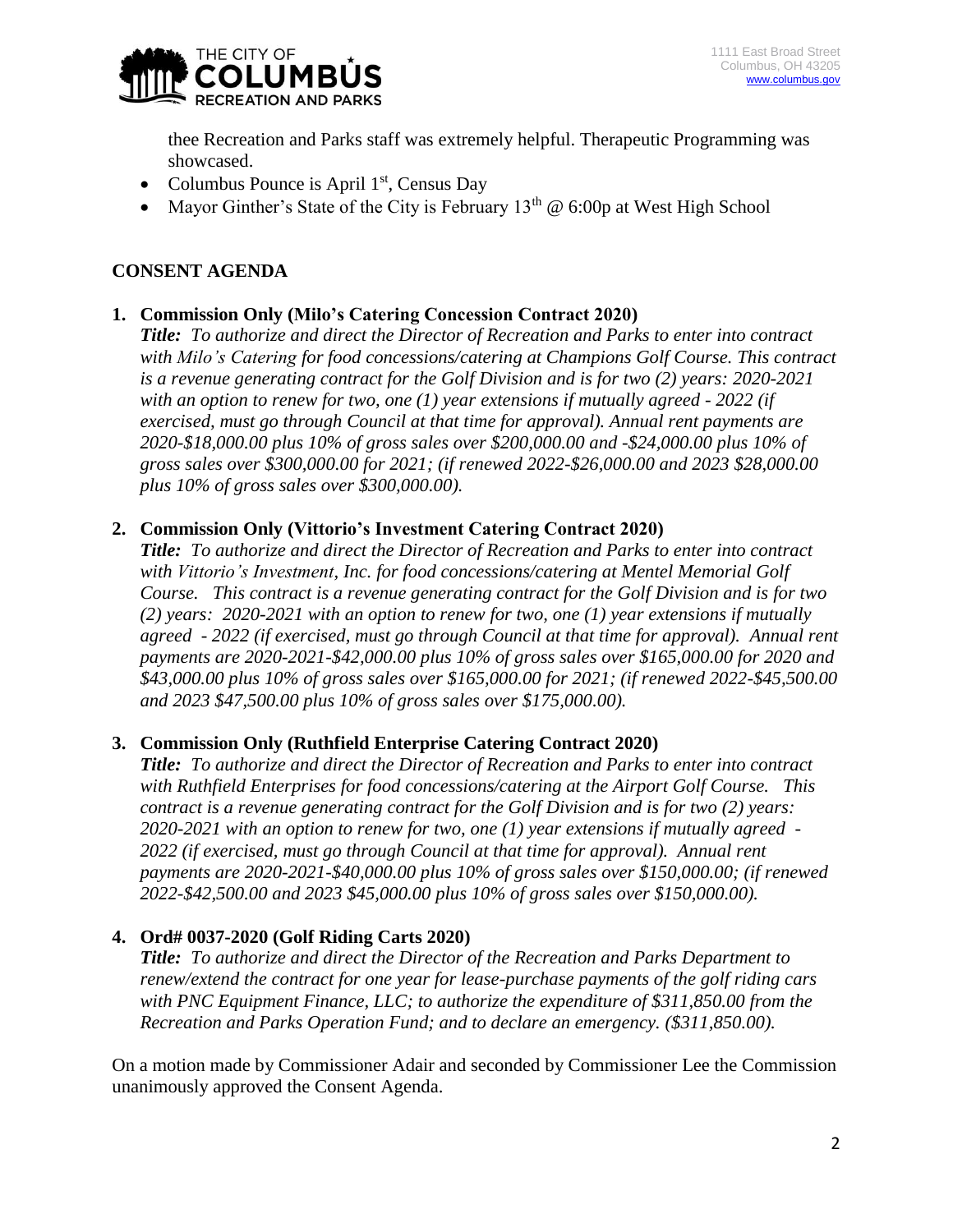

## **ADMINISTRATION AGENDA**

## **5. Commission Only (Sills Park Renaming – Sammons Park)**

*Title: To authorize and direct the Director of the Recreation and Parks Department to officially change the name of Sills Park, located at 2877 Groveport Rd., Columbus, Ohio, 43207, to the requested 'Sammons Park", supporting the Parks Naming Policy application to rename Sill Park after the deceased (passed in 2018), Richard Sammons.* 

## **6. Ord #0046-2020 (Franklinton Loop Souder Avenue Stage 2)**

*Title: To authorize and direct the Director of the Recreation and Parks Department to modify a contract with GPD Group (Ord. 1280-2018, June, 2018) to provide detailed engineering services for the Franklinton Loop---Souder Avenue Connector; and to authorize the expenditure of \$726,728.14 from the Recreation and Parks Bond Fund; and to declare an emergency. (\$726,728.14)*

## **7. Ord #0047-2020 (Demolition Noe Bixby Road)**

*Title: To authorize and direct the Recreation and Parks Department Director to enter into a contract with Dilley's Excavating and Demolition to demolish a house and garage on newly acquired parkland located at 229 Noe Bixby Road; to authorize the expenditure of \$43,100.00 from the Recreation and Parks Bond Fund; and to declare an emergency. (\$43,100.00)*

## **8. Ord #0048-2020 (Sports CIP Equipment 2019)**

*Title: To authorize and direct the Finance and Management Department to purchase of various pieces of equipment for the Recreation and Parks Sports Section; to authorize the expenditure of \$83,361.76 from the Recreation and Parks Voted Bond Fund and Permanent Improvement Fund; and to declare an emergency. (\$83,361.76)*

### **9. Ord #0050-2020 (CDCFC Lease Agreement at Barnett Community Center)**

*Title: To authorize and direct the Recreation and Parks Department Director to enter into a*  lease agreement with The Child Development Council of Franklin County (Hereinafter *"CDCFC") for the continued operation of their Head Start, Early Head Start, and Child Care services within the Barnett Community Center; and to declare an emergency.*

### **10. Ord #0055-2020 (Street Trees Spring 2020)**

*Title: To authorize and direct the Recreation and Parks Department Director to enter into contract with Greenscapes Landscape Company for the installation of 625 street trees throughout the City of Columbus; to authorize the expenditure of \$200,250.00 from the Recreation and Parks Bond Fund; and to declare an emergency. (\$200,250.00)*

### **11. Ord #0056-2020 (Livingston Ave. Street Trees Spring 2020)**

*Title: To authorize and direct the Recreation and Parks Department Director to enter into contract with Custom Landscape Contractors for the installation of 24 street trees in Planning Area 22, E. Livingston Ave.; to authorize the expenditure of \$7,688.50 from the Recreation and Parks Bond Fund; and to declare an emergency. (\$7,688.50)*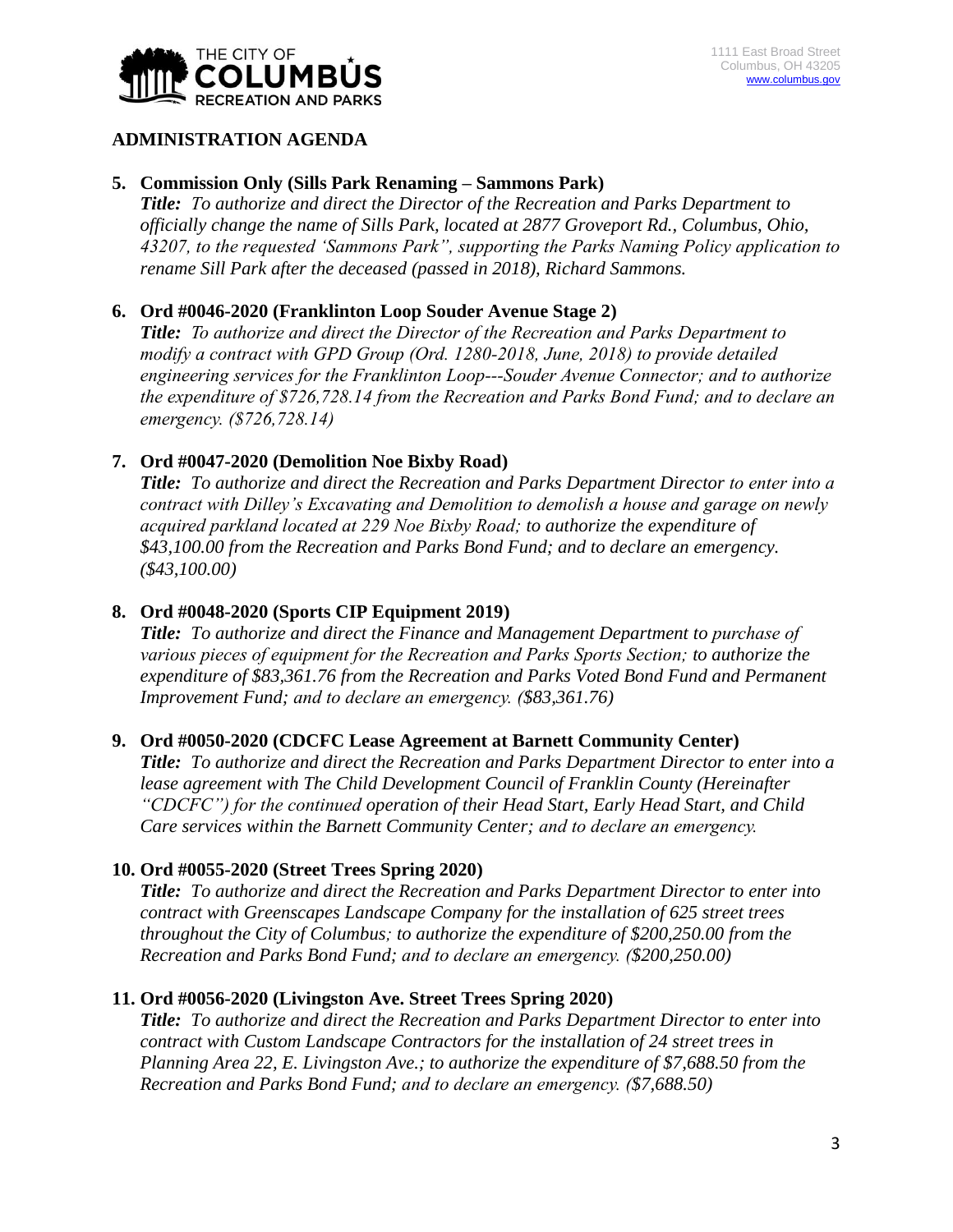

# **12. Ord #0064-2020 (Harrison House Deed Transfer)**

*Title: To authorize the Director of the Recreation and Parks Department (City) to execute any and all necessary agreements and deeds for conveyance of title of one parcel of real property, known as the historical Harrison House and Lucas Sullivant Land Office (Premises), located at 570 West Broad Street, Columbus, Ohio 43215 {Franklin County Tax Parcel 010-027837, to the Columbus Historical Society (CHS); and to declare an emergency.*

On a motion made by Commissioner Paul and seconded by Commissioner Lee the Commission unanimously approved items 5-12 on the Administration Agenda.

## **13. Ord #0065-2020 (Smith Road Lease Agreement)**

*Title: To authorize the Director of the Recreation and Parks Department to enter into a lease agreement of a ten (10) yr. term, with the Columbus City Schools for the Smith Rd. Parkland (Premises), located at 1249 Smith Rd, Columbus, Ohio, identified as the Franklin County Tax ID # 010-116036; and to declare an emergency.*

Commissioner Adair abstained from voting on Item 13 on the Administrative Agenda.

On a motion made by Commissioner TerMeer and seconded by Commissioner Lee all remaining Commissioners unanimously approved Item 13 on the Administration Agenda.

### **CRP Foundation Update**

Boomer Schmidt will start meeting with the Commissioners

### **Division Updates**

- Community Relations, Community Relations Chief Sophia Fifner
	- *o* Community Champions
	- *o* 50th year celebration of Arbor Day
- Parks Maintenance & Operations, Assistant Director Troy Euton
	- *o* Recreation & Parks has possession of the West Case Road property; OSU has cleaned out their items
	- *o* 2,011 trees planted in 2019
- Recreation & Program Services, Assistant Director Bernita Reese
	- *o* January 11th, Fitness Resolution at Whetstone Community Center
	- *o* January 18th Winter programing starts
	- *o* February 8th, Summer Kick-Off; Registration begins
	- *o* Community Recreation will be putting together an End of Year Report
- Youth & Family Development, Assistant Director Eric Brandon
	- *o* Food Manager interviews will start at 12noon; resumes are in
	- *o* The team will be adding 3 Interventionists
	- *o* CARE Coalition and the Interventionists will be located at the Jerry Hammond Building
	- *o* OSU and SWACO honored the Youth & Family Development Division